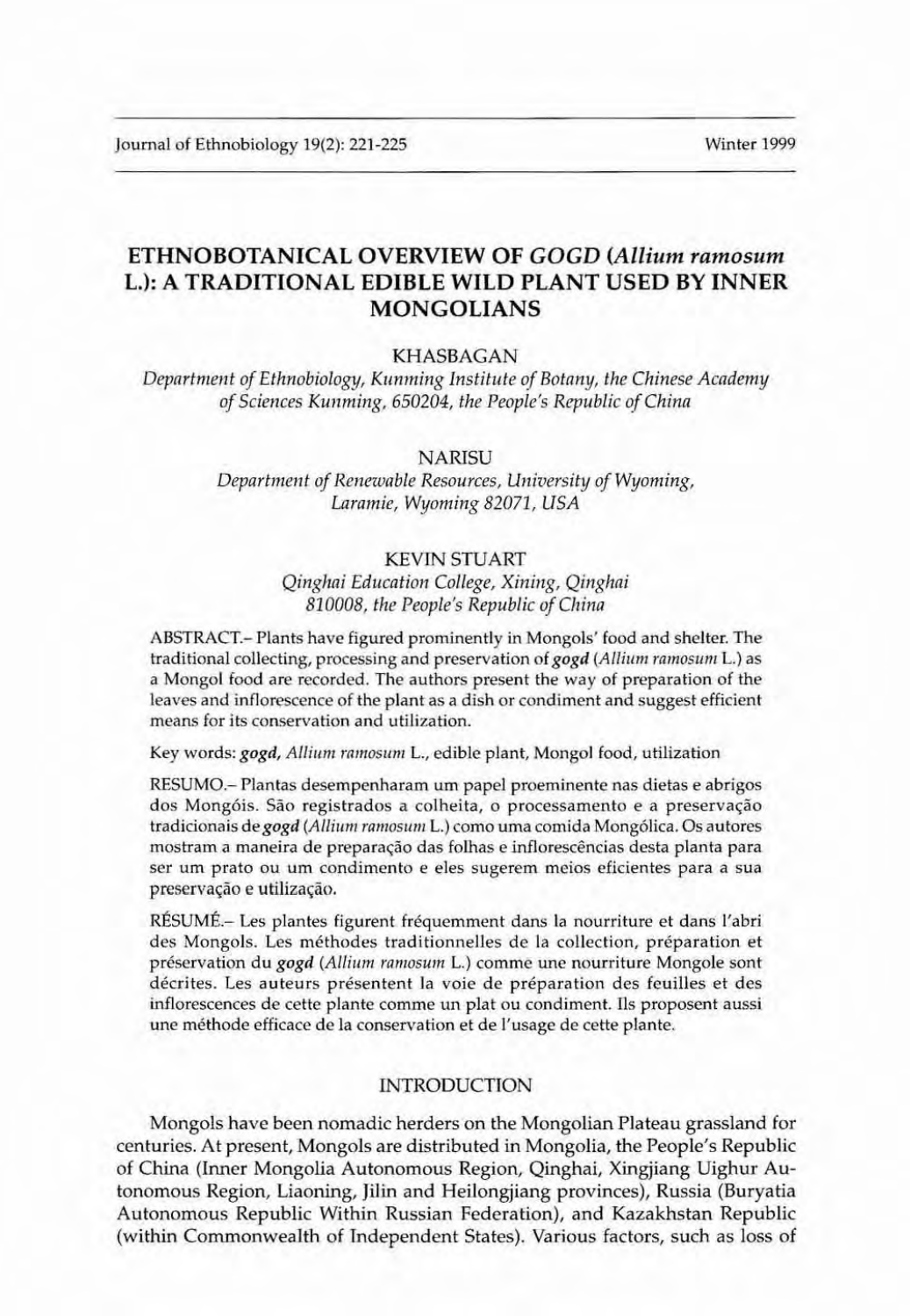prime grassland to agriculture, have led some Mongols to adopt agriculture, al~ though many continue to raise livestock. Khasbagan and Yumzab (1988) have discussed Mongol traditional botanical culture and usage of wild plants. These authors argue that the intimate relationship Mongols have traditionally had with their environment led them to utilize natural resources rationally.

Allium ramosum L. is similar to cultivated chive  $(A.$  tuberosum Rottl. ex Spreng.). However, *A.rarnosum* has longer, hollower, and narrower leaves that are pointed at the end, and a perianth lobe with a red middle vein, while A. tuberosum has flat, solid leaves, and a perianth lobe with a green middle vein, distinguishing them from each other. Cultivated chive originated in the eastern part of Asia (Shan 1994), while A. *ramosum* is distributed widely in northern China, Mongolia, and Russia (Uljihutag 1985; Shan 1994;Yuquan 1994). *Allium ramosum,* also called *kheringogd,* and *zherlig gogd (kherin* and *zherlig* mean 'wild' in Mongolian), is a common edible wild plant traditionally used by Mongols. In the thirteenth century *Secret History ofthe Mongols* (Anonymous 1240), the plant was recorded *asgogosum* and reported as being eaten by Temujin (name of Chinggis Khan) and his family (Khasbagan 1996). Lobsangchuiden (1918) called the *plantgogosu* and reported it as "a plant used as food by Mongols for a long time" in the *Records of Mongol Customs.* Yunatov (1958) noted that "the plant is used as food by herdsmen." The word *gogd* derives from *gogosum* (Eldentai and Ardezab 1986). In Inner Mongolia, our identification of collected specimens demonstrates that the plant referred to by locals as *gogd* is A. *ramosum. Cogosu* could have been another synonym, although we have not found any reference dealing with it.

The first two authors' investigations indicate that the plant remains a source of food in the Inner Mongolia Autonomous Region grassland area. Unfortunately, no systematic study of the plant's collection, processing, and preservation has been found in the literature. From 1986 to 1996, the first author carried out investigations in herding areas of the Inner Mongolia Autonomous Region. A number of Mongolian herdsmen, peasants, *lamas* (practitioners of Buddhism, most of them are also medical practitioners), and physicians were interviewed and specimens of the plant were collected. Additionally, the first two authors were born in Mongol grassland areas and are personally familiar with how the plant is used in their home area. During the course of research, twenty specimens were collected from different areas, identified, and housed at the Department of Biology, Inner Mongolia Teachers' University.

#### MONGOL FOOD CULTURE

In the mid 9<sup>th</sup> century, Mongols began to engage in nomadic herding (Dujian 1985). At present in Inner Mongolia, the geographic areas where Mongols reside can be grouped into herding areas, herding-farming areas, and fanning areas. Major traditional food sources have been meat, milk, and milk by-products. Although these traditional food sources continue to be important in the first two areas, grains such as *Panicum miliaceum* L. var. *eftusum* Alef. have become an important source offood as well. While Mongols in the farming and herding-farming areas (most of them in eastern Inner Mongolia) have their own gardens to grow vegetables, such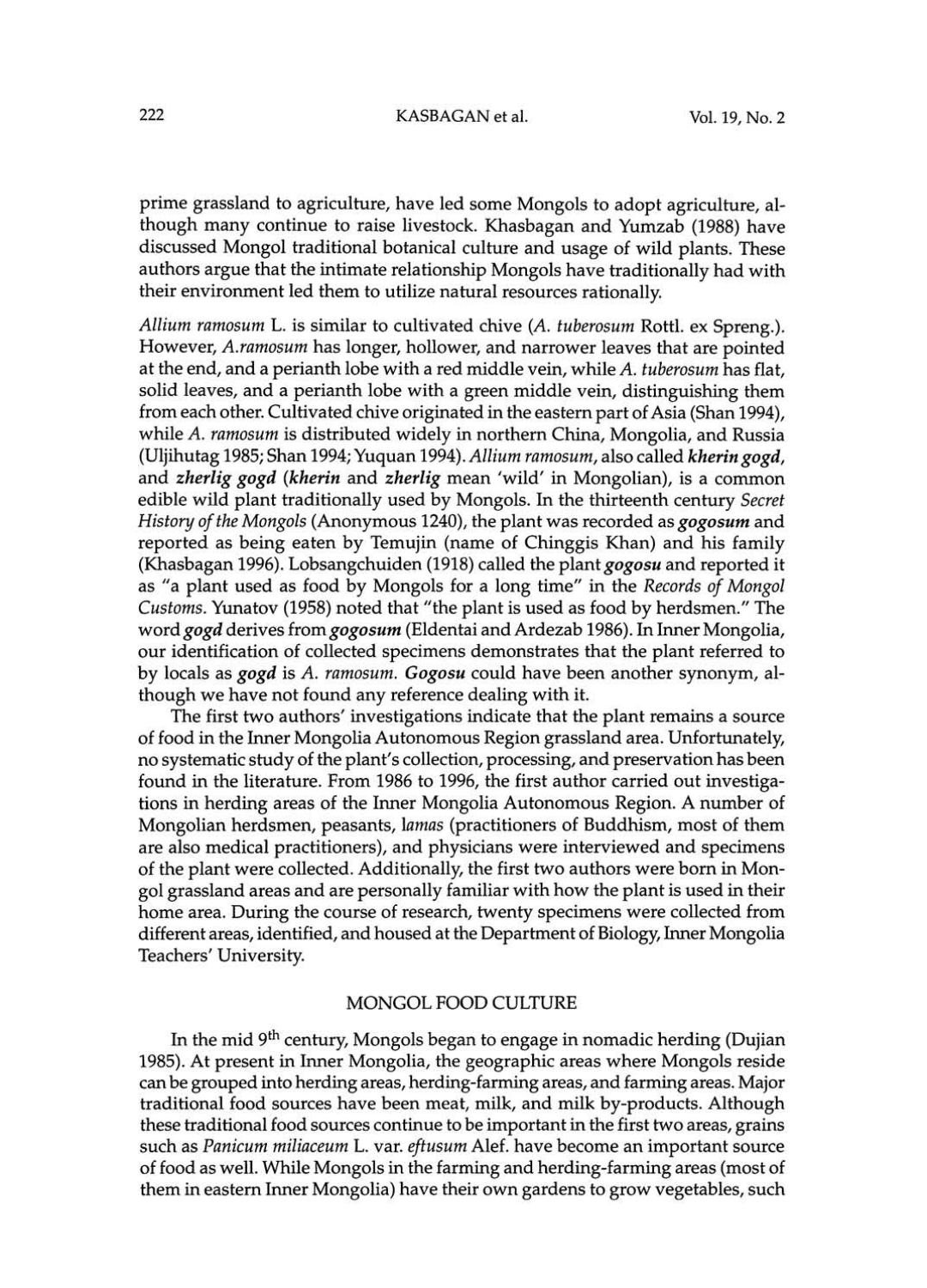as onions, cabbages and potatoes, many Mongols in the herding and herding-farming areas do not have access to gardens in order to grow vegetables for family consumption, because of nomadic or semi-nomadic herding practices. Individuals in these two areas get most of their fresh vegetables from a banner (administrative unit similar to a county) town. In these areas, some wild plants became important vegetable sources. For past ten years, we have identified. twenty species of wild plants used as vegetables in Inner Mongolia (unpublished data), twenty species of wild plants used as tea (Khasbagan 1990), and fifteen species of wild plants used for their edible fruits (Khasbagan 1995).

#### COLLECTION, PROCESSING, AND USAGE OF GOGO

*Collection.*- Collecting gogd is a part of everyday life during the growing season of a year. *Gogd* is collected when it is about ten cm tall, and the peak time for harvesting is May through July. The above-ground parts, consisting primarily ofleaves, are picked by women, elders, and children near residential areas, or by men traveling on horseback or animal-drawn carts to distant places in order to collect large amounts of *gogd* (4 to 5 kg, fresh weight) for preservation and future use. It is also common for individuals during the course of traveling on foot and doing outdoor work, such as herding livestock, to gather the plant daily in order to obtain enough fresh material (around 0.3 kg) for a family meal. In August and late July, when the plants blossom, people collect the inflorescence, which is also called. *sonz.* Approximately one to two kg in fresh weight are usually gathered and processed in a similar way to that of the leaves.

*Processing and Usage.-* After collection, *gogd* can be processed as a main dish. The leaves are washed and cut into 2-3 cm pieces and preserved with salt in a container. One kg of *gogd* is commonly mixed with 0.15-0.20 kg of salt. The inflorescence is ground and a similar ratio of salt is added. The dish may be eaten immediately or kept in a container to be eaten within a few days.

*Gogd* leaves are also added to pots of cooking mutton to make the broth and meat more palatable. Some Mongols prefer *addingjuuhei* (liquid that stays above yogurt when yogurt is made in a container) in the soup. Mongols also serve steamed or boiled dumplings stuffed *withgogd* leaves which are then cut into small pieces and mixed with ground mutton and *juuhei.* This dish is customary in the Kheshigten Banner of Ulaanhad League.

Preservation for winter usage is also common. The amount of material collected is related to availability and could reach as much as seven kg. The processed leaves, inflorescences, or mixture, according to availability and individual family preferences, are placed in containers for future use, and salt added in amounts dictated by individual preferences. This preservation method is seen in Kheshigten Banner and Left Sarin Banner, Ulaanhad League and the two Ujimchin Banners of Xilingol League. In Left Barin Banner, Ulaanhad League, five to six kg of *gogd* is collected in late fall when the growing season of the plant ends. After preservation, the dish is ready to be eaten in a few days and is called *soriz* in Left Barin Banner (Ulaanhad League). It is served on a small plate with other dishes at mealtime.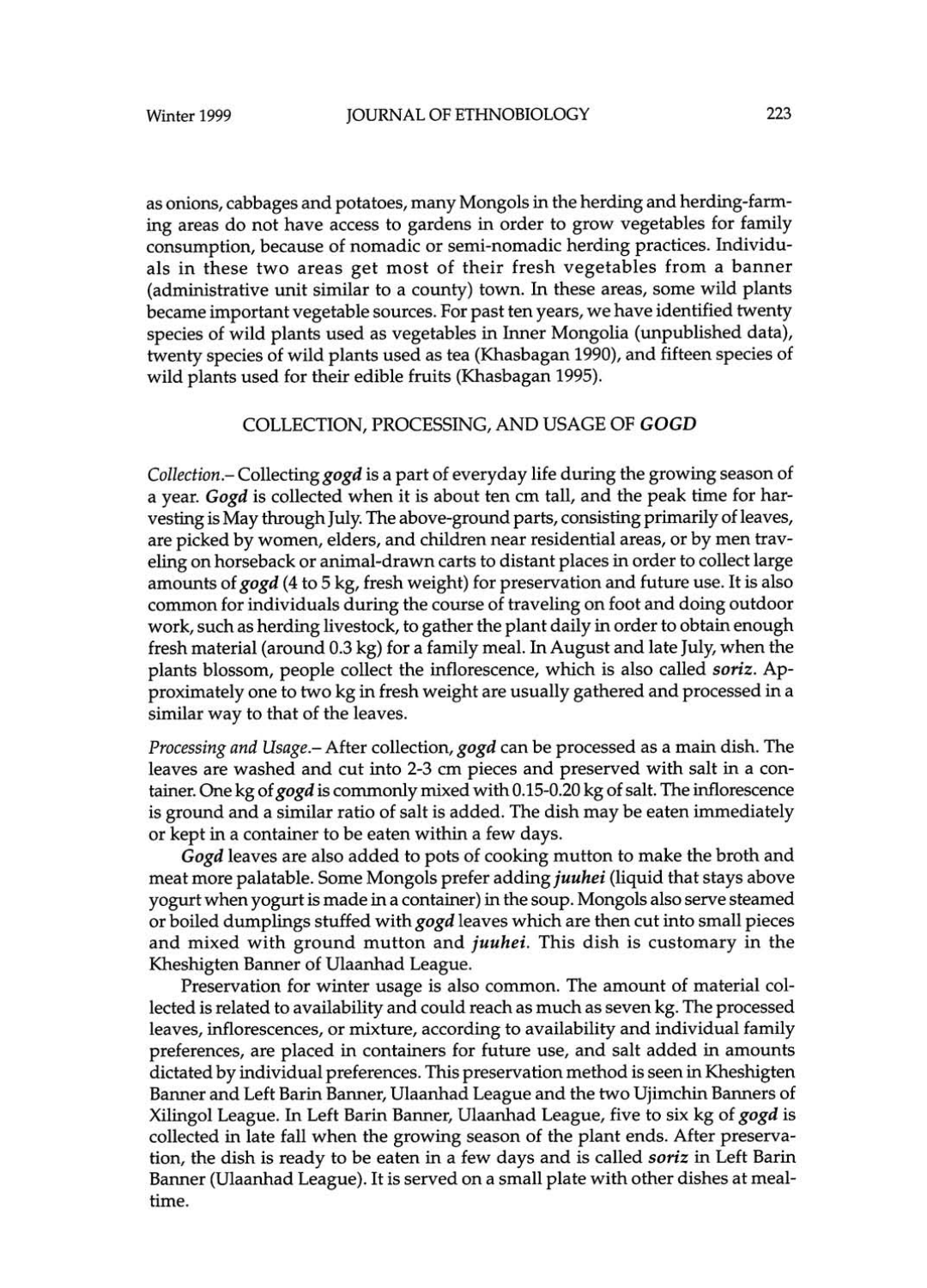## 224 KASBAGAN et al. Vol. 19, No.2

Fresh gogd may be used as a condiment for dishes. Gogd may also be sun dried for a few days, ground into a powder, and used as a condiment in winter. *50riz* may be processed similarly to *gogd,* but only the inflorescence is used and then mixed with salt (1 kg inflorescence, 0.1 kg salt, 0.5 kg sour milk). Once the mixture is ground into a pulp, it may be served as a condiment for other dishes. Additionally, a small amount of *soriz* (about 0.01kg) is added to sheep blood intestines and cooked as sausage.

#### DISCUSSION

It is a Mongol taboo to dig out the roots of gogd in most areas (Ulaanhad and Xilingol Leagues). Considerable care is therefore taken while collecting leaves and blossoms so as not to damage the roots. This is an example of traditional Mongols conservation of wild plants.

Utilization of gogd as a food by Mongols has been restricted to the level of family consumption. Deteriorating grassland conditions and increasing popula~ tion pressures are threatening gogd as a resource. Consequently, some Mongols are growing wild  $\gcd$  near their homes. The authors believe that this is an important step toward overcoming a current shortage of wild plant resources.

Of special note is that many Mongols assert that  $q \circ q$  is efficacious as a tonic for stomach ailments. Although there is no written information regarding this claim, further work is needed to better understand the nutritional and medicinal values of gogd, as well as possibilities for potential large-scale production.

#### ACKNOWLEDGMENTS

We are grateful to indigenous herdsmen, peasants, *lamas,* and Mongolian physicians we interviewed during our investigations in Inner Mongolia Autonomous Region, the People's Republic of China.

#### LITERATURE CITED

- ELDENTAI and ARDEZAB. 1986. Annotated and Restored Secret History of Mongols. Inner Mongolia Education Press, Huhhot. (In Mongolian).
- DUjIAN, W. 1985. A brief history of Mongols. Inner Mongolia People's Press, Huhhot. (In Chinese).
- KHASBAGAN. 1990. A preliminary study of plants used as Mongolian traditional tea. Acta Botanica Yunnanica 12: 43-48. (In Chinese).
- KHASBAGAN. 1995. Ethnobotanical study on wild edible fruits of Mongols in Arhorchin Banner, Inner Mongolia, China. Journal of Inner Mongolia Normal University (Natural science edition) 72: 60-63. (In Chinese).
- KHASBAGAN. 1996. Wild edible plants recorded in "Secret History of Mongols." Journal of Arid Land Resources and Environment 10: 87-94. (In Chinese).
- KHASBAGAN and YUMZAB. 1988. Traditional Mongolian botanical culture. Journal of Inner Mongolia Normal University (Natural science edition) 10: 87~94. (In Mongolian).
- LOBSANGCHUIDEN. 1918. Records of Mongol Customs. Inner Mongolia People's Publishing House, Huhhot. (In Mongolian).
- SHAN, C. 1994. Resources of Forage Plants in Chinese Grasslands. Liaoning Nationality Press, Shenyang. (In Chinese).